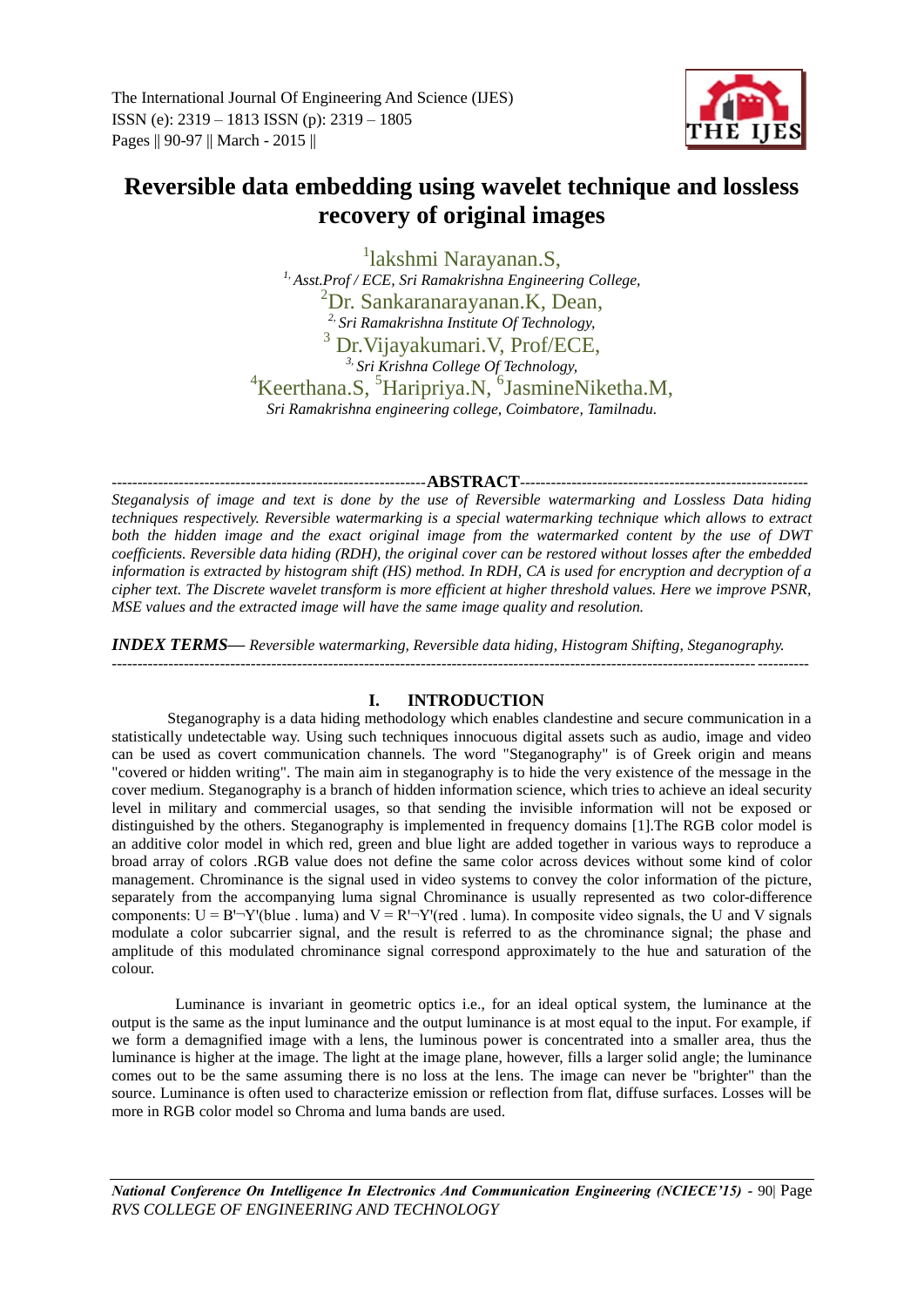# **II. PREVIOUS WORK**

A novel DCT domain Steganalysis method is proposed in which the features derived from multivariate p.d.f.s calculated with MRF cliques from the DCT coefficients are considered. The simulation results showed that in general the proposed steganalyzers perform better compared to the current state of the art. SVM classifiers are used for classification and they analyze and recognize patterns or data[1]. The basic idea is to consider higher dimensional probability distributions in Steganalysis and to increase the secret communication rate, i.e., the embedding rate. In this section, we used multivariate p.d.f. estimates along with MRF cliques. In the literature, some examples of successful Steganalysis algorithms which attack on a univariate p.d.f preserving stego systems have been already shown on DCT domains. In order to take the detection performance, we need to consider correlated random variables (r.v.s) and Markov Random Fields (MRFs). If a random field satisfies the positivity and the Markovianity properties it is called a Markov Random Field.

Once we determine the neighboring system for MRF cliques, the next step is to construct K-variate p.d.f.s. In order to take into account correlations among the neighboring DCT coefficients, along with the original DCT domain (org), we considered horizontal (hor), vertical (ver) and zigzag (zig) scanning schemes for 8x8 blocks. In the modern steganography the sign of the coefficients is not changed, therefore only the absolute value of the coefficients is considered in this work. In order to reduce the dynamic range and to get rid of the variable feature size from one image to other, we set a threshold  $T=10$  so that all the coefficients above  $T$  are rounded to T[11]. When steganography considers T>10 it cannot embed high rates, which yields high power of embedding noise and high detectability.

The embedding procedure covers F5, JPEG Hide & Seek, MB1, MB2, and Outguess, nsF5, MMEx and YASS methods. For F5, Outguess, MMEx [3] and YASS [1], we consider the compressed images with the same quality factor used to obtain the stego images as cover images in order not to detect the compression but the pure embedding noise. 0.4, 0.2, 0.1, 0.05 embedding rates (bit per nonzero DCT coefficients) are considered with exceptions applied to Outguess and MB2. 0.4 rate is discarded for these two methods because the embedding operation could not be established for many images in the image set. NsF5 algorithm is obtained from and uses the same quality matrix of the input image for embedding.

Low embedding distortion provided by the MMEx algorithm is mainly due to the matrix embedding strategy. In order to be able to embed 0.4 rate to all of the images in the image set, one needs to consider (1, 7, 3) or lower coding rates which also makes the experiments comparable to F5 algorithm. We call the MME2 algorithm which uses (1, 7, 3) code as MME2-(1, 7, 3) throughout the paper. Note that lower code rates introduce higher distortion which we avoid to have in the experiments. An SVM classifier is used in all experiments because it has strong regularization properties which help the generalization of the model to an incoming (test) data. The parameters of the SVM classifier are conveyed to the following training and testing phases. We train the classifiers using 20.000 images which are randomly chosen from Memon image set. For each quality, equal numbers of images are considered from each embedding rate for all steganography methods. The training set contains images equally from various qualities (low, medium and high) and rates, 0.4, 0.2, 0.1 and 0.05. The rest of the images are used for testing. The images in the training and testing sets never overlap. We chose Memon image set deliberately because our aim is to design a classifier as robust as possible in terms of different conditions encountered in the real world. A detector which is trained for the worst conditions, i.e., for any possible deviations from the chosen model, can never perform worse than the training conditions. By taking into account the diversity of Memon image set, we consider it as an uncontrolled environment and, therefore, our classifiers are trained and tested by features derived from this set. Memon image set may contain some images which already have secret messages and using them as cover would decrease the performance of the Steganalysis. Golijan set is considered as a controlled environment because the source of the images is known and the general content of the images in this set is completely natural. The classifiers trained in the Memon set are also tested in Goljan set to present the cover-source mismatch problem which has not been well covered in the steganalysis research field. Cover-source mismatch refers to the performance, which occurs if the classifier used is trained on an image set but it is tested in a different one.

*Comparative study of DCT and DWT:* The performance of DCT is almost similar to DWT at low threshold values but for higher thresholds DWT gives better visual image quality than DCT. At higher threshold values, DWT provides better image quality than DCT. For higher threshold values DCT cannot be used because of poor image quality [10].

*National Conference On Intelligence In Electronics And Communication Engineering (NCIECE'15) -* 91| Page *RVS COLLEGE OF ENGINEERING AND TECHNOLOGY*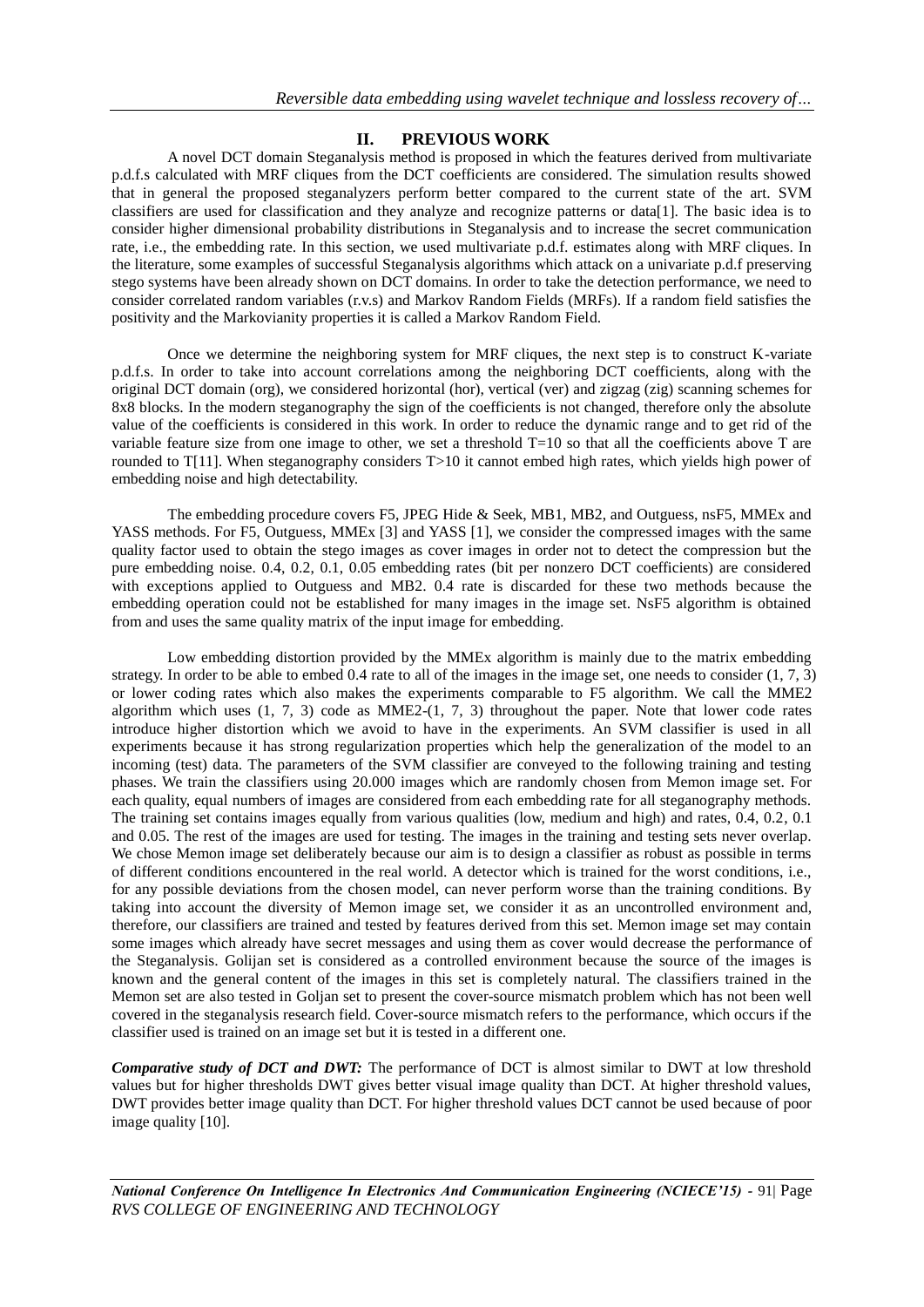# **III. PROPOSED EMBEDDING TECHNIQUES**

# **A.DWT DOMAIN STEGANALYSIS:**

**1).***DWT Coefficients:* In numerical analysis and functional analysis, a discrete wavelet transform (DWT) is any wavelet transform for which the wavelets are discretely sampled. As with other wavelet transforms, a key advantage it has over Fourier transforms is temporal resolution: it captures both frequency *and* location information (location in time)[7].

**2).***Haar wavelets:* The first DWT was invented by Hungarian mathematician Alfred Haar. For an input represented by a list of  $2<sup>n</sup>$  numbers, the Haar wavelet transform may be considered to pair up input values, storing the difference and passing the sum. This process is repeated recursively, pairing up the sums to provide the next scale, which leads to **2ⁿ - 1** differences and a final sum.

**3).***One Level of the Transform:* The DWT of a signal x is calculated by passing it through a series of filters. First the samples are passed through a low pass filter with impulse response resulting in a convolution of the two:

$$
y[n] = (x * g)[n] = \sum_{k=-\infty}^{\infty} x[k]g[n-k]
$$
 (1)

The signal is also decomposed simultaneously using a high-pass filter. The outputs giving the detail coefficients (from the high-pass filter) and approximation coefficients (from the low-pass). It is important that the two filters are related to each other and they are known as a quadrature mirror filter. Since half the frequencies of the signal have now been removed, half the samples can be discarded according to Nyquist's rule. The filter outputs are then subsampled by 2 (Mallat's and the common notation is the opposite, g- high pass and h- low pass):

$$
y_{\text{low}}[n] = \sum_{k=-\infty}^{\infty} x[k]h[2n-k] \quad (2a)
$$

$$
y_{\text{high}}[n] = \sum_{k=-\infty}^{\infty} x[k]g[2n-k] \tag{2b}
$$

This decomposition has halved the time resolution since only half of each filter output characterizes the signal. However, each output has half frequency band of the input so the frequency resolution has been doubled.



**Figure 1: 1-D Wavelet Transform**

#### **B.REVERSIBLE WATERMARKING:**

The advent of the Internet and the wide availability of computers and printers make digital data exchange and transmission a simple task. A digital watermark is an invisible signature embedded inside an image to show authenticity and ownership. An effective digital watermark should be perceptually invisible to prevent obstruction of the original image. It should be statistically invisible to prevent detection, and it should also be robust to many image manipulations, such as filtering, additive noise, and compression [7]. Digital Watermarking is the process of embedding information into digital multimedia content such that the information (which we call the watermark) can later be extracted or detected for a variety of purposes including copy prevention and control. Digital watermarking has been proposed as a new, alternative method to enforce the intellectual property rights and protect digital media from tampering. It involves a process of embedding into a host signal a perceptually transparent digital signature, carrying a message about the Signature is called the digital watermark. The digital

*National Conference On Intelligence In Electronics And Communication Engineering (NCIECE'15) -* 92| Page *RVS COLLEGE OF ENGINEERING AND TECHNOLOGY*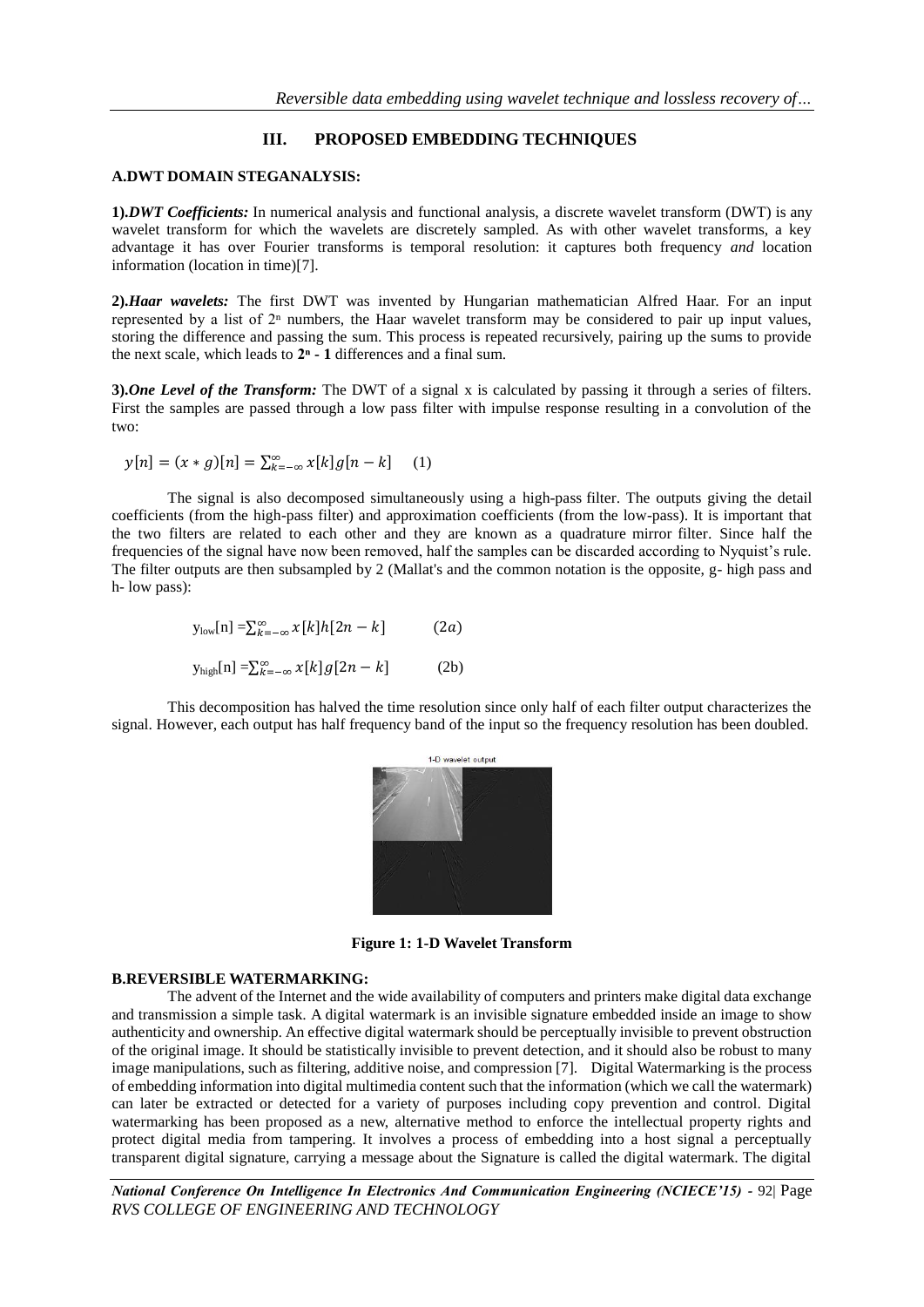watermark contains data that can be used in various applications, including digital rights management, broadcast monitoring and tamper proofing. Although perceptually transparent, the existence of the watermark is indicated when watermarked media is passed through an appropriate watermark detector. Digital watermarking has become an active and important area of research, and development and commercialization of watermarking techniques is being deemed essential to help address some of the challenges faced by the rapid Proliferation of digital content[8]. Figure 2 represents the process of watermarking technique of an image.



**Figure 2: Watermarked Images**

#### **C.IMAGE EXTRACTION:**

In machine learning, pattern recognition and in image processing, image extraction starts from an initial set of measured data and builds derived values (features) intended to be informative, non-redundant, facilitating the subsequent learning and generalization steps, in some cases leading to better human interpretations. Image extraction is related to dimensionality reduction. When the input data to an algorithm is too large to be processed and it is suspected to be redundant (e.g. the same measurement in both feet and meters, or the repetitiveness of images presented as pixels), then it can be transformed into a reduced set of features (also named features vector). This process is called image extraction. The extracted images are expected to contain the relevant information from the input data, so that the desired task can be performed by using this reduced representation instead of the complete initial data. After embedding process the image is extracted from the cover image which is shown in figure 3.



**Figure 3: Extracted Images**

#### **D.DATA HIDING:**

Data hiding, also called information hiding, plays an important role in information security. It aims at embedding imperceptible confidential information in cover media[8]. The data hiding scheme proposed in this work can be classified into the category of steganography. Here we use Reversible Data Hiding(RDH)[9] for embedding data into images. Chaotic Algorithm is used for encryption and decryption of data.RDH introduces a generalization of the well-known LSB (least significant bit) modification method as the underlying irreversible (lossy) embedding technique. This technique modifies the lowest levels- instead of bit planes- of the host signal to accommodate the payload information. A lossless data embedding algorithm for continuous-tone images is built on the generalized LSB modification method[5]. The reversible data hiding schemes based on histogram shifting were proposed.

*National Conference On Intelligence In Electronics And Communication Engineering (NCIECE'15) -* 93| Page *RVS COLLEGE OF ENGINEERING AND TECHNOLOGY*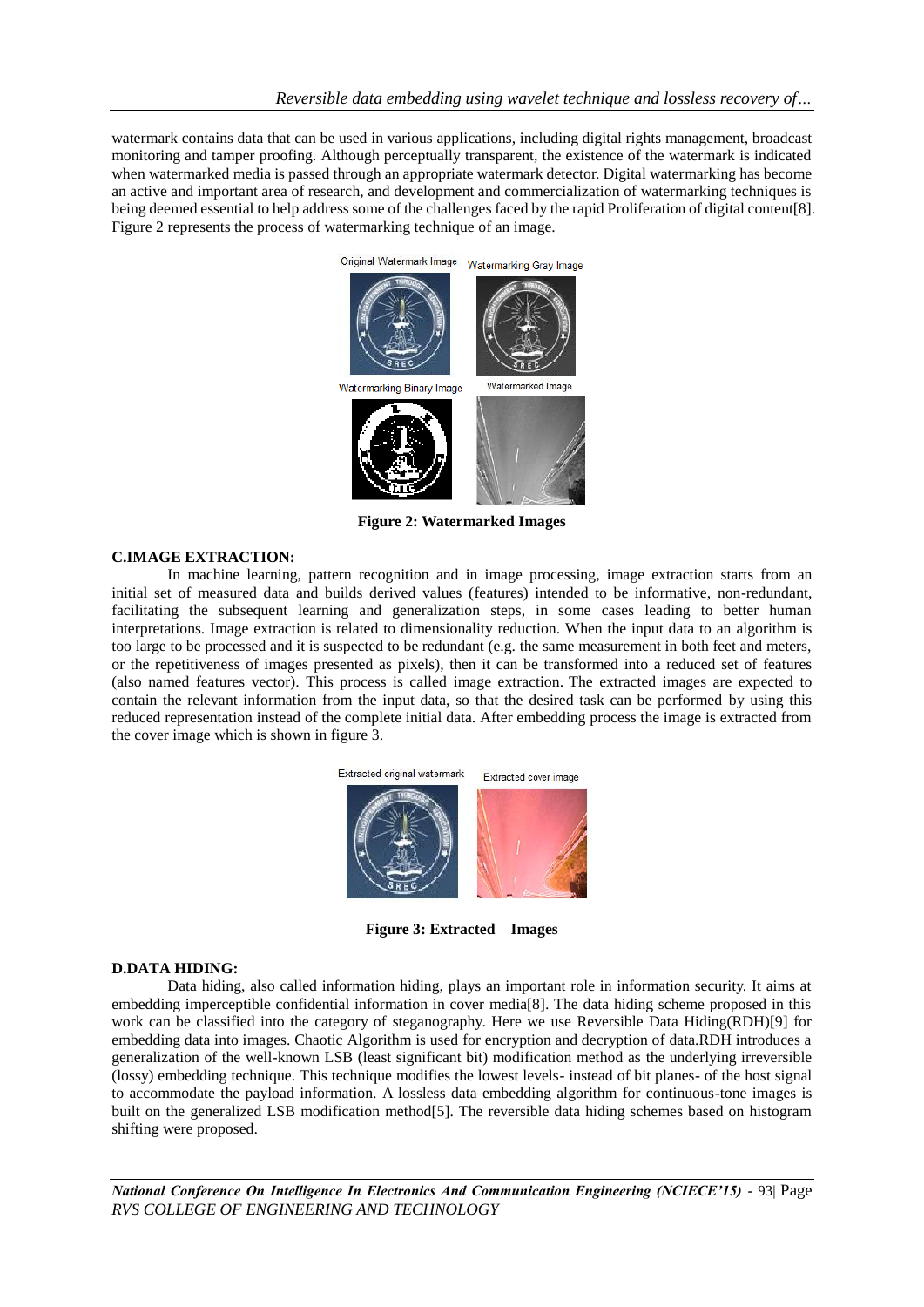In these schemes, peak point in the histogram of the cover image is used to select the embedding area for the secret data, then the part [Peak point +1, Zero point] is shifted to get the embedding area. The chaotic systems are employed in confusion and diffusion stages [12]. Also complex chaotic maps are chosen rather than the simple ones to further enhance the complexity of the algorithm and thereby improving the security. The input to the cryptosystem is the plain image which is to be encrypted. The cryptosystem consists of two stages. The first stage is the confusion stage and the second one is the diffusion stage. The whole confusion-diffusion round repeats for a number of times to achieve a satisfactory level of security[2][12].



**Figure 4: Histogram Shifted Values**

### **E**.**DATA EXTRACTION:**

Data extraction starts from an initial set of measured data and builds derived values (features) intended to be informative, non -redundant, facilitating the subsequent learning and generalization steps, in some cases leading to better human interpretations. Feature extraction is related to dimensionality reduction.





The secret image which is embedded in an image ad the decrypted image which contains data is shown in figure 5. When the input data to an algorithm is too large to be processed and it is suspected to be redundant (e.g. the same measurement in both feet and meters, or the repetitiveness of images presented as pixels), then it can be transformed into a reduced set of data (also named data vector). This process is called feature extraction[4]. The extracted features are expected to contain the relevant information from the input data, so that the desired task can be performed by using this reduced representation instead of the complete initial data.

# **IV. EXPERIMENTAL RESULTS:**

As we know steganography includes hiding of an image and is used for security purposes. In the proposed method both the advantages of steganography and cryptography are included. Initially from the input video the required frame is selected and is converted to chrominance and luminance components. Luminance or chrominance components can be used as a cover image. Here we make use of luminance(Y) component. RGB components cannot be used there is a probability of data losses to occur more.

*National Conference On Intelligence In Electronics And Communication Engineering (NCIECE'15) -* 94| Page *RVS COLLEGE OF ENGINEERING AND TECHNOLOGY*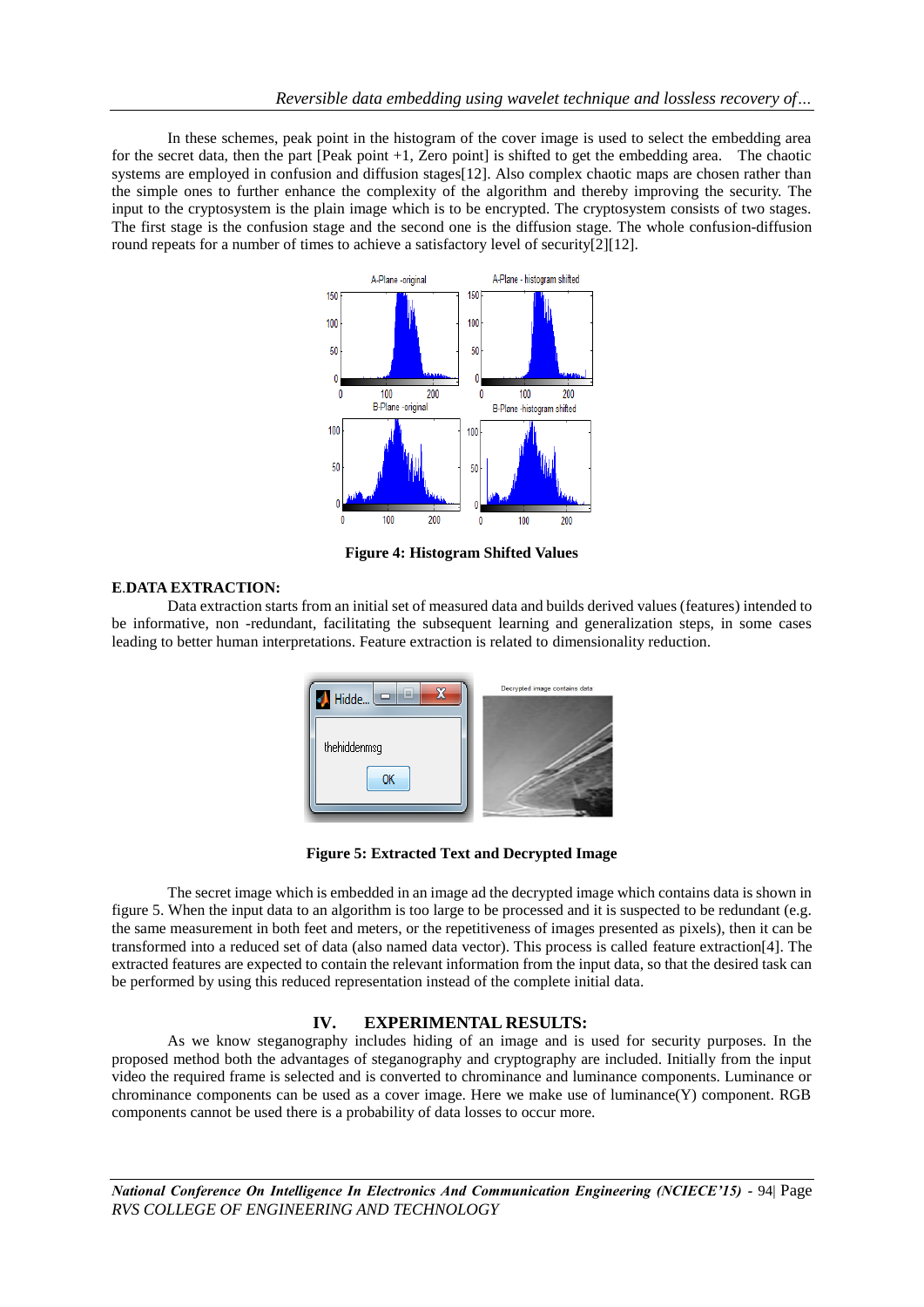To the Y component 1-level Wavelet transform is applied. Also, Multilevel wavelet transform can be used which improves the image quality. In wavelet transform there are four basic components [LL,LH,HL,HH].Here we make use of LL component as it retains the original quality of input data where as other components contain more noises and losses can occur while transmission. Wavelet transformations are far better at high compression levels and thus increase the level of robustness of the information that is hidden, something which is essential in an area like watermarking.

The type of embedding process has to be chosen viaz image or text. If the embedding process is image digital watermarking steganographic method is applied to the secret image. In Watermarking, the extracted image has the same image quality as that of the original image. On the other hand, if the embedding process is text Reversible data hiding (RDH) algorithm is applied. Here encryption and decryption algorithms are used for secured data transmission.

#### **A.EMBEDDING PROCESS:**

In this project two input is given one is video clipping of any format other one is secret image to hide. The input video is converted into chrominance and luminance component. The video frame is read using mmreader and is stored as frame in the memory from that particular frame is extracted randomly. To that particular frame, wavelet transform is applied. Based on the hidden information embedding process is selected. Based on the selection of information which is to be hidden the embedding process is chosen. When the information is image, the digital watermarking algorithm is implemented. Performance analysis such as PSNR, MSE, RMSE, and NCC are valuated.

When the information is text, the reversible data hiding (RDH) encryption and decryption algorithms are implemented. For the encryption process to occur a Histogram Shifting (HS) technique is applied, meanwhile, a secret key is generated. In this project output is extracted directly without the use of any classifier or separate algorithms. There are two outputs one is image and the other is data. The output of reversible watermarking is the extracted original image from the hidden image. The image on decryption requests for a password to extract the hidden data, when the same password as encryption is entered hidden data as well as the cover image is separated in reversible data hiding technique.

#### **B. PERFORMANCE ANALYSIS OF AN IMAGE:**

**i. MSE:** The mean-squared error (MSE) has been the dominant quantitative performance metric in the field of signal processing. It remains the standard criterion for the assessment of signal quality and fidelity; it is the method of choice for comparing signal processing methods and systems. Usually, it is assumed that one of the signals is a pristine original, while the other is distorted or contaminated by errors.

MSE is defined as

$$
MSE = \frac{1}{m} \sum_{i=0}^{m-1} \sum_{j=0}^{n-1} [I(i,j) - K(i,j)]^2
$$
 (3)

**ii. PSNR:** Peak signal-to-noise ratio, often abbreviated PSNR, is an engineering term for the ratio between the maximum possible power of a signal and the power of corrupting noise that affects the fidelity of its representation. Because many signals have a very wide dynamic range, PSNR is usually expressed in terms of the logarithmic decibel scale.

PSNR is an approximation to human perception of reconstruction quality. Although a higher PSNR generally indicates that the reconstruction is of higher quality, in some cases it may not. One has to be extremely careful with the range of validity of this metric; it is only conclusively valid when it is used to compare results from the same codec (or codec type) and same content. The PSNR (in dB) is defined generally as:

$$
PSNR = 10. \log_{10} \left( \frac{MAX^2}{MSE} \right) = 20. \log_{10} \left( \frac{MAX}{MSE} \right) \tag{4}
$$

*National Conference On Intelligence In Electronics And Communication Engineering (NCIECE'15) -* 95| Page *RVS COLLEGE OF ENGINEERING AND TECHNOLOGY*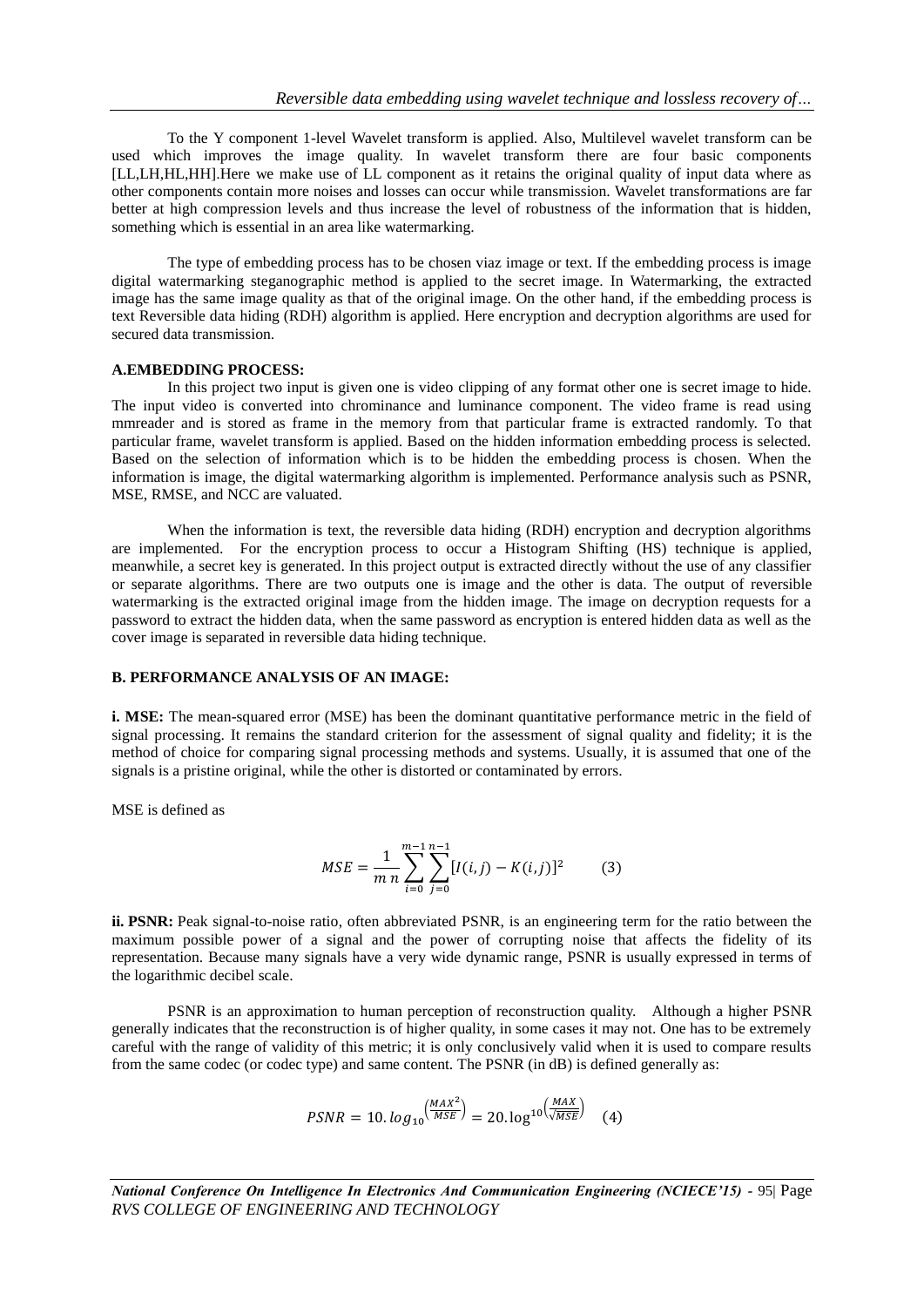Where  $I(i,j)$  is the original image, and  $K(i,j)$  is the decompressed image and m,n are the dimensions of the image.Here, *MAX* is the maximum possible pixel value of the image. Generally, when samples are represented using linear PCM with *B* bits per sample, *MAX* is  $2<sup>B</sup>$  –1. For color images with three RGB values per pixel, the definition of PSNR is the same except the MSE is the sum over all squared value differences divided by image size and by three. Alternately, for color images the image is converted to a different color space and PSNR is reported against each channel of that color space, e.g., YCbCrorHSL[6].

|                  |                  |                               | <b>EXISTING</b><br><b>SYSTEM</b>  | <b>PROPOSED</b><br><b>SYSTEM</b>  | <b>PROPOSED SYSTEM</b><br><b>RESULT FOR TEXT</b> |                              |
|------------------|------------------|-------------------------------|-----------------------------------|-----------------------------------|--------------------------------------------------|------------------------------|
| S.NO             | <b>PARAMETER</b> | <b>SECRET</b><br><b>IMAGE</b> | <b>RESULT</b><br><b>FOR IMAGE</b> | <b>RESULT</b><br><b>FOR IMAGE</b> | <b>TEXT</b>                                      | <b>SECRET</b><br><b>TEXT</b> |
| $\mathbf{1}$ .   | <b>PSNR</b>      | ╱                             | 61.126                            | 65.298                            | 69.113                                           | <b>PIGEON</b>                |
|                  | <b>MSE</b>       |                               | 28.392                            | 17.652                            | 10.156                                           |                              |
| $\overline{2}$ . | <b>PSNR</b>      |                               | 61.175                            | 65.817                            | 68.106                                           | <b>THEHIDDEN</b>             |
|                  | <b>MSE</b>       |                               | 28.489                            | 17.641                            | 2.289                                            | <b>MSG</b>                   |
| 3.               | <b>PSNR</b>      |                               | 61.096                            | 64.896                            | 75.032                                           | ABC                          |
|                  | <b>MSE</b>       |                               | 27.279                            | 17.713                            | 3.12                                             |                              |
| $\mathbf{4}$ .   | <b>PSNR</b>      |                               | 61.521                            | 63.870                            | 74.845                                           | <b>LOGO</b>                  |
|                  | <b>MSE</b>       |                               | 28.342                            | 17.628                            | 2.865                                            |                              |
| 5.               | <b>PSNR</b>      |                               | 61.150                            | 63.841                            | 74.983                                           | <b>CHROME</b>                |
|                  | <b>MSE</b>       |                               | 28.101                            | 17.595                            | 2.178                                            |                              |
| 6.               | <b>PSNR</b>      | $\mathbf{G}$                  | 61.232                            | 64.992                            | 73.699                                           | <b>SREC</b>                  |
|                  | <b>MSE</b>       |                               | 28.322                            | 17.606                            | 1.523                                            |                              |
| 7.               | <b>PSNR</b>      |                               | 61.250                            | 64.463                            | 74.961                                           | <b>ECE</b>                   |
|                  | <b>MSE</b>       |                               | 26.974                            | 17.639                            | 6.652                                            |                              |
| 8.               | <b>PSNR</b>      |                               | 61.140                            | 63.834                            | 67.505                                           | YOU ARE                      |
|                  | <b>MSE</b>       |                               | 28.252                            | 17.737                            | 2.234                                            | <b>THE BEST</b>              |
| 9.               | <b>PSNR</b>      |                               | 61.606                            | 65.135                            | 69.926                                           | <b>BUTTERFLY</b>             |
|                  | <b>MSE</b>       | ΞA                            | 28.171                            | 17.656                            | 2.245                                            |                              |

# **Table 1: Comparison between PSNR and MSE values of Existing system and Proposed System.**





*National Conference On Intelligence In Electronics And Communication Engineering (NCIECE'15) -* 96| Page *RVS COLLEGE OF ENGINEERING AND TECHNOLOGY*